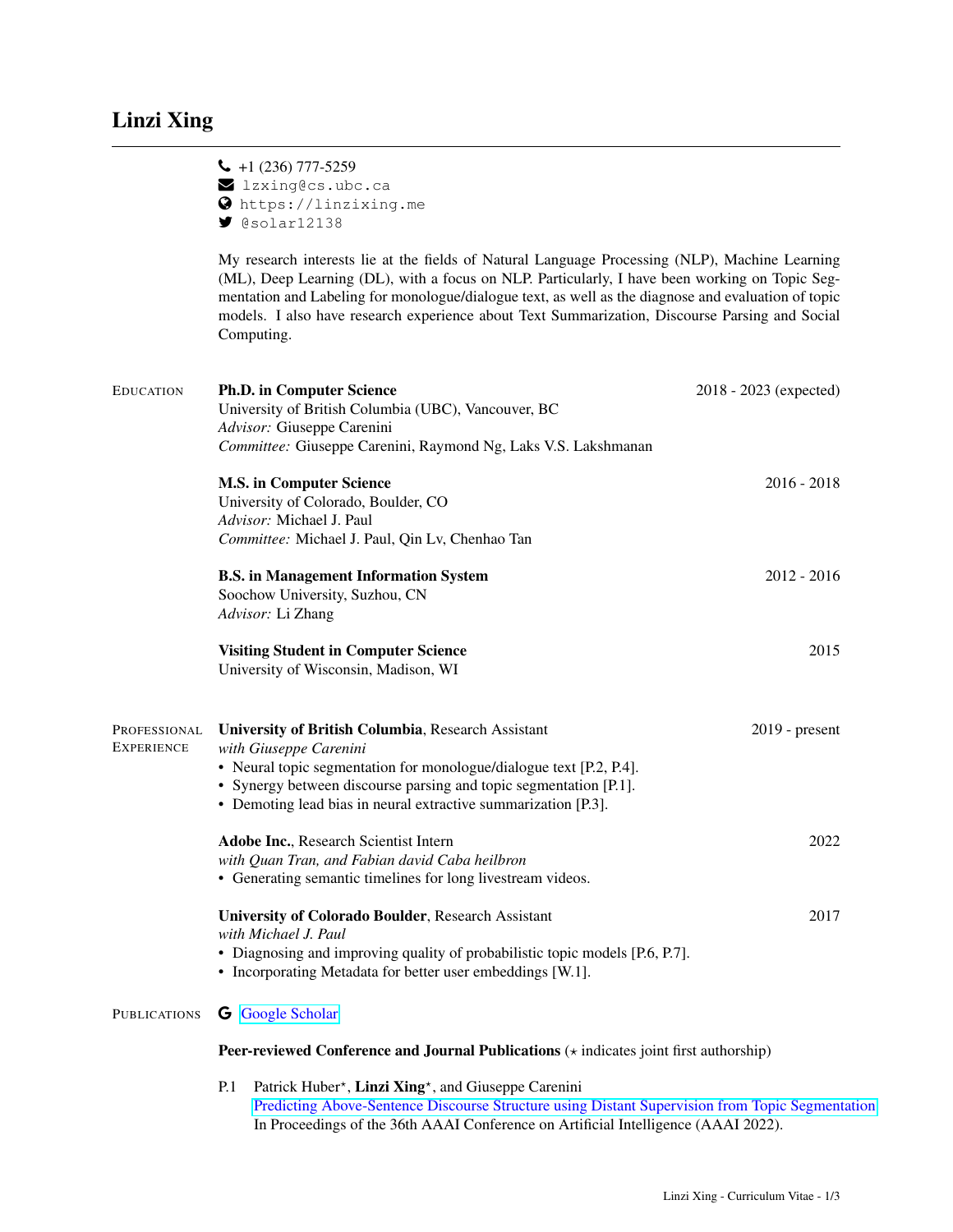- P.2 Linzi Xing, and Giuseppe Carenini [Improving Unsupervised Dialogue Topic Segmentation with Utterance-Pair Coherence Scoring](https://arxiv.org/pdf/2106.06719.pdf) In Proceedings of the 22nd Annual Meeting of the Special Interest Group on Discourse and Dialogue (SIGDIAL 2021).
- P.3 Linzi Xing<sup>\*</sup>, Wen Xiao<sup>\*</sup>, and Giuseppe Carenini [Demoting the Lead Bias in News Summarization via Alternating Adversarial Learning](https://arxiv.org/pdf/2105.14241.pdf) In Proceedings of the 59th Annual Meeting of the Association for Computational Linguistics (ACL 2021).
- P.4 Linzi Xing, Brad Hackinen, Giuseppe Carenini, and Francesco Trebbi [Improving Context Modeling in Neural Topic Segmentation](https://arxiv.org/pdf/2010.03138.pdf) In Proceedings of the 1st Conference of the Asia-Pacific Chapter of the Association for Computational Linguistics (AACL 2020).
- P.5 Xiaolei Huang, Linzi Xing, Franck Dernoncourt, and Michael J. Paul [Multilingual Twitter Corpus and Baselines for Evaluating Demographic Bias in Hate Speech Recog](https://arxiv.org/pdf/2002.10361.pdf)[nition](https://arxiv.org/pdf/2002.10361.pdf) In Proceedings of the 12th Language Resources and Evaluation Conference (LREC 2020).
- P.6 Linzi Xing, Michael J. Paul, and Giuseppe Carenini [Evaluating Topic Quality with Posterior Variability](https://arxiv.org/pdf/1909.03524.pdf) In Proceedings of the 2019 Conference on Empirical Methods in Natural Language Processing (EMNLP 2019).
- P.7 Linzi Xing, and Michael J. Paul [Diagnosing and Improving Topic Models by Analyzing Posterior Variability](https://ojs.aaai.org/index.php/AAAI/article/view/12033) In Proceedings of the 32nd AAAI Conference on Artificial Intelligence (AAAI 2018).
- P.8 Xiaolei Huang, Linzi Xing, Jed R. Brubaker, and Michael J. Paul [Exploring Timelines of Confirmed Suicide Incidents through Social Media](https://linzixing.me/files/timeline_suicide.pdf) In Proceedings of the 5th IEEE International Conference on Healthcare Informatics (ICHI 2017).

## Posters and Workshop Papers

W.1 Linzi Xing, and Michael J. Paul [Incorporating Metadata into Content-Based User Embeddings](https://aclanthology.org/W17-4406.pdf) In Proceedings of the 3rd Workshop on Noisy User-generated Text (WNUT 2017).

## ACADEMIC Paper Reviewing

SERVICE

ACL Rolling Review (ARR), EMNLP 2022, AAAI 2022, EACL 2021, EMNLP 2021, Journal of Natural Language Engineering (NLE)

## Program Committees

- Workshop on Automatic Summarization for Creative Writing (@COLING 2022)
- Workshop on New Frontiers in Summarization (@EMNLP 2021)
- Workshop on New Frontiers in Summarization (@EMNLP 2019)

| TEACHING<br>EXPERIENCE | <b>CPSC 503 - Computational Linguistic I</b><br>As teaching assistant, University of British Columbia | 2019, 2020, 2021 |
|------------------------|-------------------------------------------------------------------------------------------------------|------------------|
|                        | CPSC 436N - Topics in Computer Science: NLP<br>As course developer, University of British Columbia    | 2021             |